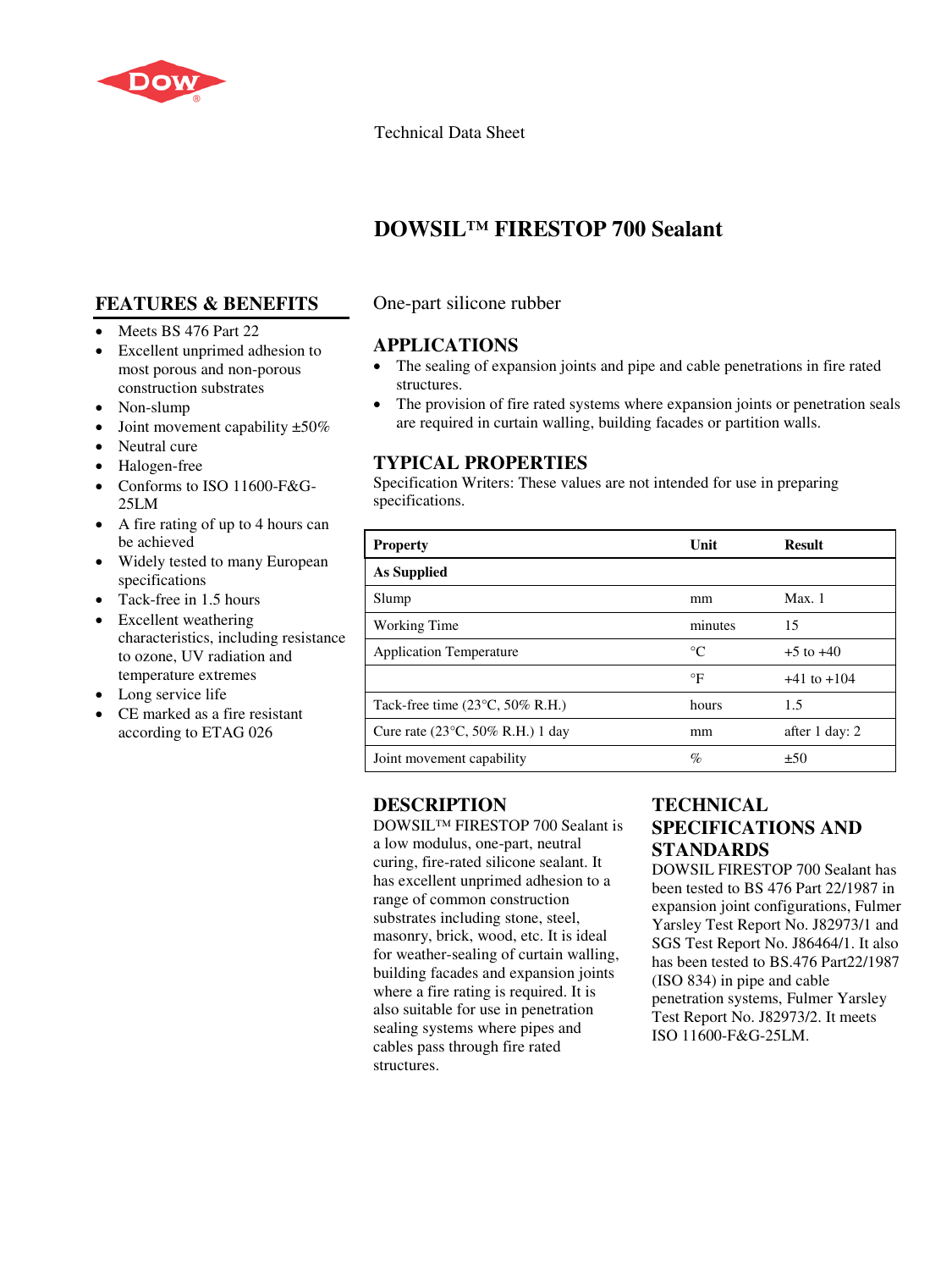In compliance with the fire resistance requirement according to ETAG 026

- Euroclass B according to EN 13501-1 (Reaction to fire)
- 2 to 4 hours fire resistance according to EN 1366-4 (Resistance to fire)

It meets the requirements of SNJF category 1 sealants.



It meets the requirements of DIN 18545, T2 and Class E of DIN 18540, T2, ISO 11600-F&G-25LM.

### **FIRE RATINGS**

Fire test data is available illustrating that DOWSIL FIRESTOP 700 Sealant can achieve up to a 4 hour fire rating at specified joint and penetration configurations.

The test data provides a good indication of the expected performance of the sealant in fire situations. Users should satisfy themselves that specific applications for which DOWSIL FIRESTOP 700 Sealant is proposed are suitable and testing of a particular system may be required.

To achieve any specific fire rating, all substrates being used in the system must have at least an equivalent fire rating.

# **SUBSTRATE PREPARATION**

**Cleaning**

Ensure that all surfaces are clean, dry, sound and free from frost. Clean all joints of release agents, water repellents, laitance, dust, dirt, old sealants and other contaminants which could impair adhesion. Metal surfaces should be cleaned and degreased by

wiping with a suitable solvent using an oil- and lint-free cloth. For further advice on cleaning specific substrates please contact technical services department.

Note: When using any solvent, always provide adequate ventilation. Avoid heat, sparks and open flames. Observe and follow all precautions listed on solvent container label or Product Safety Data Sheet.

DOWSIL FIRESTOP 700 Sealant should not be applied to surfaces that are below  $5^{\circ}$ C (41 $^{\circ}$ F) as it is impossible to guarantee a dry, frostfree surface at these temperatures.

#### **Adhesion**

DOWSIL FIRESTOP 700 Sealant has excellent adhesion to most common construction substrates.

If in doubt, or if unusual substrates are involved, please contact the technical services department.

Cement or concrete should be primed with DOWSIL™ P Primer for optimum adhesion.

Dow will carry out specific adhesion and compatibility testing on individual substrates to ensure that correct recommendations can be made. If there is any doubt concerning any aspect of the use of DOWSIL FIRESTOP 700 Sealant, users are strongly advised to contact technical services department.

#### **Back-up materials**

Backer materials have been evaluated in various joint designs, these being closed-cell polcorningyethylene foam backer rod, ceramic fiber and mineral wool. In penetration sealing applications, mineral wool has been evaluated. Depending on the fire rating required and the joint/penetration design, the most suitable system can be selected by referring to the rating tables (see Table 1).

**Masking**

Areas adjacent to the joints should be masked with tape to prevent contamination of the substrates and to ensure a neat sealant line. Masking tape should be removed immediately after tooling.

#### **Finishing**

The joint should be tooled within 5 minutes of application to ensure good contact between the sealant and the substrate. Tooling of the sealant also gives a smooth, professional finish.

#### **Clean-up**

Excess sealant should be cleaned off tools and non-porous surfaces whilst in an uncured state using a suitable solvent, such as DOWSIL™ R-40 Universal Cleaner. Sealant adhering to porous surfaces should be left until just cured and then removed by abrasion or other mechanical means.

### **JOINT DESIGN Figure 1: Typical joint**

# **configurations.**



**Legend** 1 DOWSIL FIRESTOP 700 Sealant 2 Backing material

When designing joints using DOWSIL FIRESTOP 700 Sealant, the minimum width should be 6mm. For joints between 6–12mm wide, a seal depth of 10mm is recommended.

Attainment of specific fire ratings is dependent on the joint configuration. Detailed information is given in Table 2.

®™Trademark of The Dow Chemical Company ("Dow") or an affiliated company of Dow DOWSIL™ FIRESTOP 700 Sealant

UNRESTRICTED – May be shared with anyone

<sup>© 2017</sup> The Dow Chemical Company. All rights reserved. Form No. 62-0905-01 J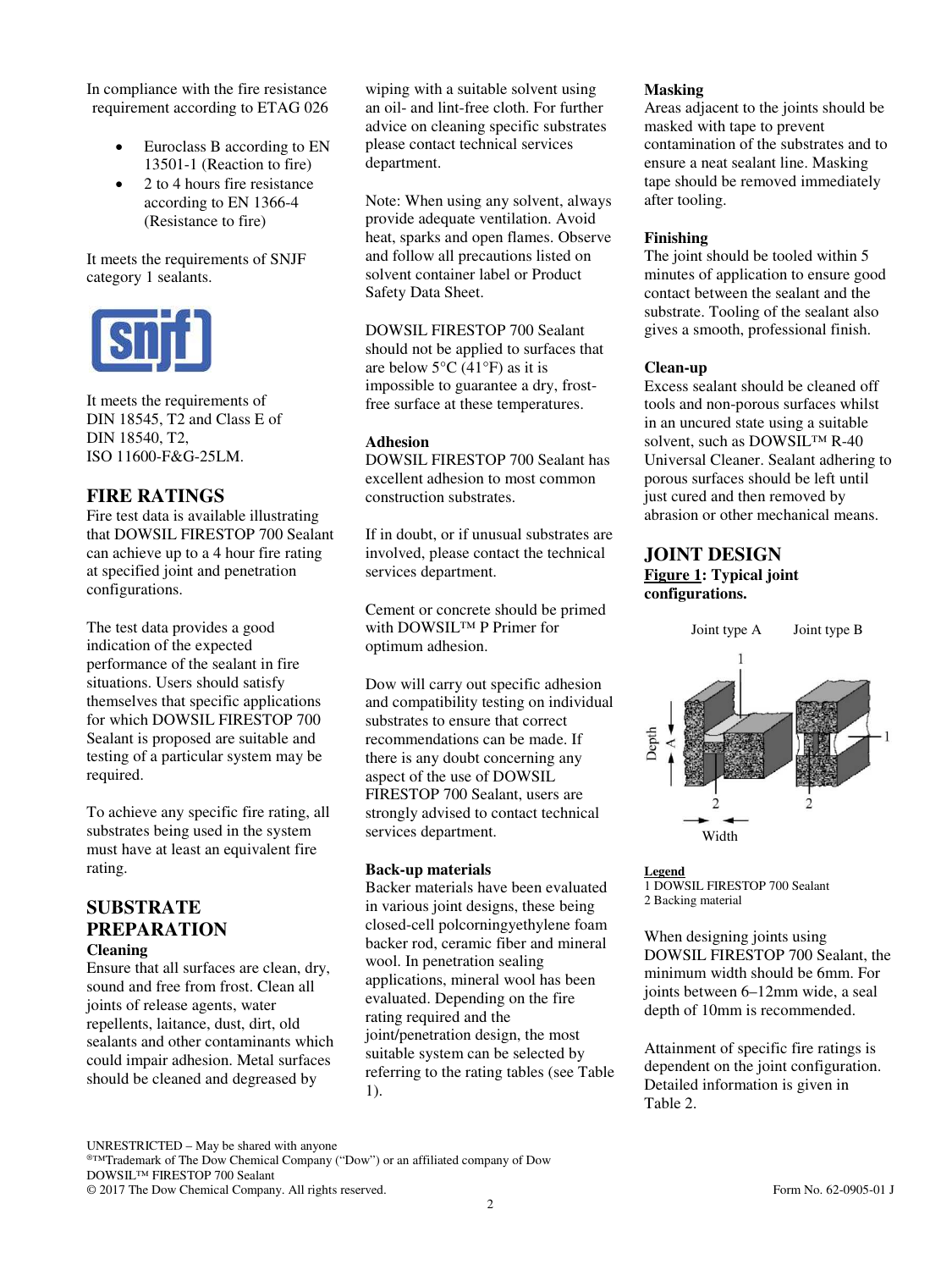Expansion joint types that have been tested are shown in Figure 1. The type of joint selected will depend on fire requirements for the project and aesthetics of the building.

For additional information or assistance, please contact the technical services department.

## **PENETRATION DESIGN**

DOWSIL FIRESTOP 700 Sealant has been developed for use in small penetration seal applications where it should be used in conjunction with specified backing material. DOWSIL FIRESTOP 700 Sealant can also be used in conjunction with other Firestop products such as DOWSIL™ FIRESTOP 800 Self Leveling Silicone. Please consult the relevant data sheets for further information.

For larger penetrations, DOWSIL™ 3- 6548 RTV Silicone Foam should be used.

Attainment of specific fire ratings is dependent on the joint configuration. Detailed information is given in the Fire rating Tables 3, 4 and 5.

#### **Figure 2: Typical service penetration. Cable penetration.**



### **Figure 3: Pipe penetration.**



**Legend** 1 DOWSIL FIRESTOP 700 Sealant 2 Backing material

**HANDLING PRECAUTIONS PRODUCT SAFETY INFORMATION REQUIRED FOR SAFE USE IS NOT INCLUDED IN THIS DOCUMENT. BEFORE HANDLING, READ PRODUCT AND SAFETY DATA SHEETS AND CONTAINER LABELS FOR SAFE USE, PHYSICAL AND HEALTH HAZARD INFORMATION. THE SAFETY DATA SHEET IS AVAILABLE ON THE DOW WEBSITE AT WWW.CONSUMER.DOW.COM, OR FROM YOUR DOW SALES APPLICATION ENGINEER, OR DISTRIBUTOR, OR BY CALLING DOW CUSTOMER SERVICE.** 

## **USABLE LIFE AND STORAGE**

When stored in cool, dry conditions below 30°C in the original unopened containers DOWSIL FIRESTOP 700 Sealant has a usable life of 12 months from the date of production.

# **PACKAGING INFORMATION**

DOWSIL FIRESTOP 700 Sealant is available in 310 ml cartridges packed in boxes of 12 and 20 liter pails.

### **LIMITATIONS**

DOWSIL FIRESTOP 700 Sealant should not be used against substrates that bleed oils, plasticizers or solvent. Consult the technical service department for further advice in specific applications.

DOWSIL FIRESTOP 700 Sealant is not intended for use as the structural seal in any application.

DOWSIL FIRESTOP 700 Sealant is not intended to be commercialized in the United States.

This product is neither tested nor represented as suitable for medical or pharmaceutical uses.

## **HEALTH AND ENVIRONMENTAL INFORMATION**

To support customers in their product safety needs, Dow has an extensive Product Stewardship organization and a team of product safety and regulatory compliance specialists available in each area.

For further information, please see our website, www.consumer.dow.com or consult your local Dow representative.

# **LIMITED WARRANTY INFORMATION – PLEASE READ CAREFULLY**

The information contained herein is offered in good faith and is believed to be accurate. However, because conditions and methods of use of our products are beyond our control, this information should not be used in substitution for customer's tests to ensure that our products are safe, effective, and fully satisfactory for the intended end use. Suggestions of use shall not be taken as inducements to infringe any patent.

Dow's sole warranty is that our products will meet the sales specifications in effect at the time of shipment.

UNRESTRICTED – May be shared with anyone ®™Trademark of The Dow Chemical Company ("Dow") or an affiliated company of Dow DOWSIL™ FIRESTOP 700 Sealant © 2017 The Dow Chemical Company. All rights reserved. Form No. 62-0905-01 J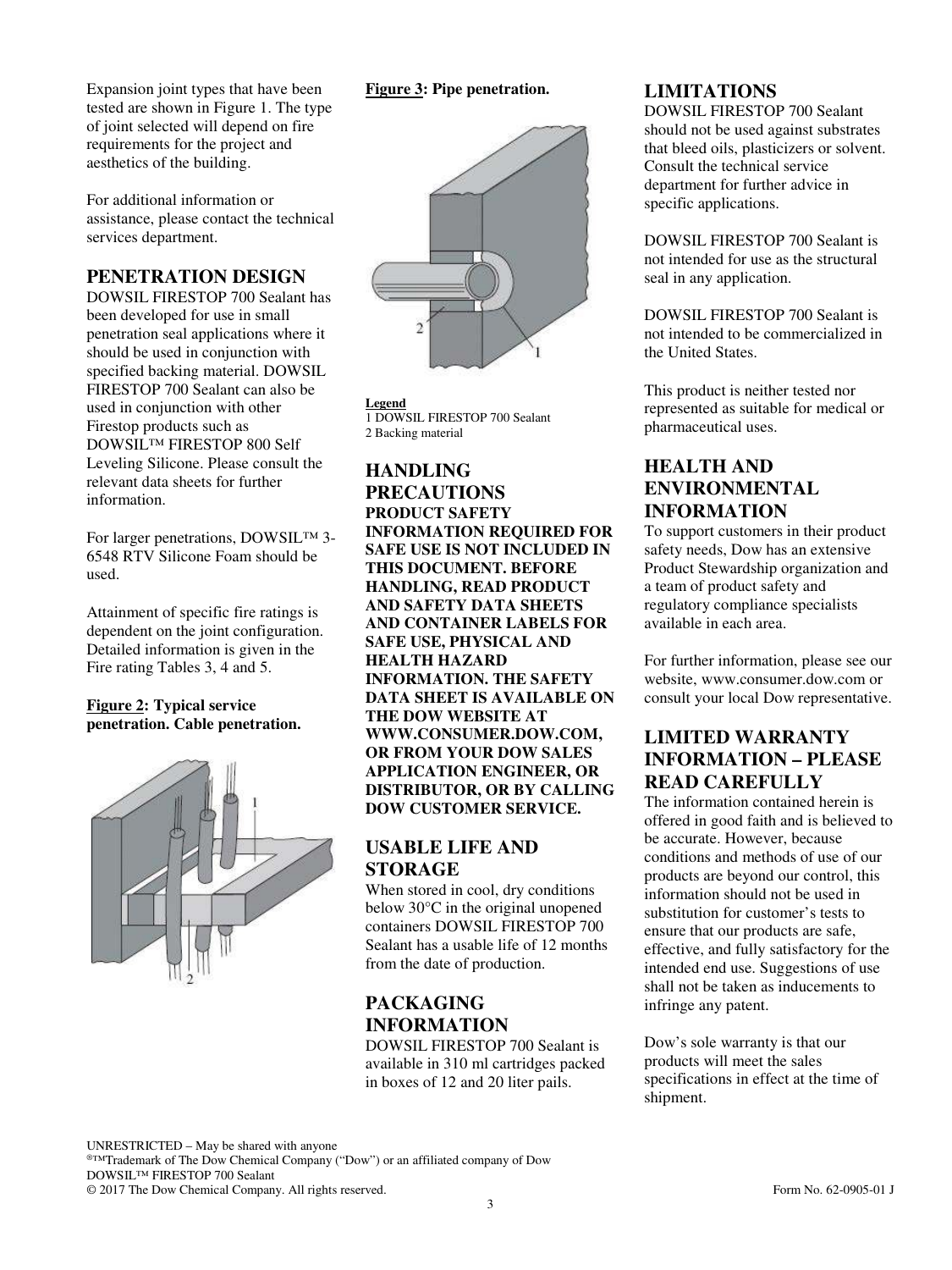Your exclusive remedy for breach of such warranty is limited to refund of purchase price or replacement of any product shown to be other than as warranted.

#### **TO THE FULLEST EXTENT PERMITTED BY APPLICABLE LAW, DOW SPECIFICALLY DISCLAIMS ANY OTHER EXPRESS OR IMPLIED WARRANTY OF FITNESS FOR A**

#### **PARTICULAR PURPOSE OR MERCHANTABILITY.**

#### **DOW DISCLAIMS LIABILITY FOR ANY INCIDENTAL OR CONSEQUENTIAL DAMAGES.**

#### **www.consumer.dow.com**

#### **Table 1: Estimating sealant requirements**

| Linear meters per 310 ml cartridge |  |  |  |  |
|------------------------------------|--|--|--|--|
|------------------------------------|--|--|--|--|

| Width |                 | 6 mm | $10 \text{ mm}$ | 15 mm      | $20 \text{ mm}$ | $25 \text{ mm}$          |
|-------|-----------------|------|-----------------|------------|-----------------|--------------------------|
| Depth | $10 \text{ mm}$ | J.L  | 3.1             | $\sim$ . 1 | IJ.             | $\overline{\phantom{0}}$ |
|       | $15 \text{ mm}$ | -    | $\angle$ .1     | 1.4        | 1.0             | 0.8                      |
|       | $20 \text{ mm}$ | -    | l.b             | 1.0        | $\rm 0.8$       | 0.6                      |

#### **Table 2: Fire rating Test Reports J82973/1 and J86464/1**

| Width              |              | <b>Depth</b>         | <b>Backer</b>      |           | Joint configuration | <b>Rating</b> | <b>Sealant position</b> |
|--------------------|--------------|----------------------|--------------------|-----------|---------------------|---------------|-------------------------|
| $6 \,\mathrm{mm}$  | $\mathbf X$  | $10 \,\mathrm{mm}$   | $25 \text{ mm}$    | <b>CF</b> | $\mathbf{A}$        | 2 hours       | ${\rm NFS}$             |
| $10 \,\mathrm{mm}$ | $\mathbf x$  | $10 \,\mathrm{mm}$   |                    | PE        | $\mathbf{A}$        | 1 hour        | <b>NFS</b>              |
| $10 \,\mathrm{mm}$ | $\mathbf{x}$ | $10 \,\mathrm{mm}$   | $25 \,\mathrm{mm}$ | <b>MW</b> | A                   | 2 hours       | <b>NFS</b>              |
| $10 \,\mathrm{mm}$ | $\mathbf X$  | 10 mm (Double joint) |                    | PE        | B                   | 3 hours       | $FS + NFS$              |
| $10 \,\mathrm{mm}$ | $\mathbf{x}$ | 10 mm (Double joint) | $25 \,\mathrm{mm}$ | <b>MW</b> | B                   | 4 hours       | $FS + NFS$              |
| $10 \,\mathrm{mm}$ | $\mathbf X$  | $15 \text{ mm}$      | $25 \,\mathrm{mm}$ | <b>MW</b> | $\mathbf{A}$        | 3 hours       | <b>NFS</b>              |
| $10 \,\mathrm{mm}$ | $\mathbf{x}$ | $20 \,\mathrm{mm}$   | $25 \,\mathrm{mm}$ | CF        | $\mathbf{A}$        | 4 hours       | <b>NFS</b>              |
| $15 \,\mathrm{mm}$ | $\mathbf x$  | $10 \,\mathrm{mm}$   | $25 \,\mathrm{mm}$ | <b>MW</b> | $\mathbf{A}$        | 2 hours       | <b>NFS</b>              |
| $15 \,\mathrm{mm}$ | $\mathbf x$  | $15 \,\mathrm{mm}$   | $25 \,\mathrm{mm}$ | CF        | $\mathbf{A}$        | 3 hours       | <b>NFS</b>              |
| $15 \,\mathrm{mm}$ | $\mathbf x$  | 15 mm (Double joint) | $25 \text{ mm}$    | <b>CF</b> | B                   | 4 hours       | $FS + NFS$              |
| $15 \,\mathrm{mm}$ | $\mathbf x$  | $20 \,\mathrm{mm}$   | $25 \,\mathrm{mm}$ | CF        | A                   | 4 hours       | <b>NFS</b>              |
| $20 \,\mathrm{mm}$ | $\mathbf{x}$ | $10 \,\mathrm{mm}$   | $25 \,\mathrm{mm}$ | <b>MW</b> | A                   | 2 hours       | <b>NFS</b>              |
| $20 \,\mathrm{mm}$ | $\mathbf x$  | $15 \text{ mm}$      | $25 \,\mathrm{mm}$ | CF        | $\mathbf{A}$        | 3 hours       | <b>NFS</b>              |
| $20 \,\mathrm{mm}$ | $\mathbf{X}$ | $20 \,\mathrm{mm}$   |                    | PE        | A                   | 2 hours       | <b>NFS</b>              |
| $20 \,\mathrm{mm}$ | $\mathbf{x}$ | $20 \,\mathrm{mm}$   | $25 \,\mathrm{mm}$ | <b>CF</b> | A                   | 4 hours       | <b>NFS</b>              |
| $20 \,\mathrm{mm}$ | $\mathbf{X}$ | 20 mm (Double joint) |                    | PE        | B                   | 4 hours       | $FS + NFS$              |
| $25 \,\mathrm{mm}$ | $\mathbf x$  | $15 \,\mathrm{mm}$   | $25 \,\mathrm{mm}$ | CF        | A                   | 3 hours       | <b>NFS</b>              |
| $25 \,\mathrm{mm}$ | $\mathbf{X}$ | $20 \,\mathrm{mm}$   | $25 \,\mathrm{mm}$ | <b>CF</b> | A                   | 4 hours       | <b>NFS</b>              |
| $10 \,\mathrm{mm}$ | X            | $10 \,\mathrm{mm}$   |                    | PE        | $\mathbf{A}$        | 2 hours       | FS                      |
| $10 \,\mathrm{mm}$ | $\mathbf{X}$ | $10 \,\mathrm{mm}$   | $25 \text{ mm}$    | <b>MW</b> | A                   | 2 hours       | FS                      |
| $20 \,\mathrm{mm}$ | $\mathbf X$  | $10 \,\mathrm{mm}$   |                    | PE        | A                   | 1 hour        | FS                      |
| $25 \,\mathrm{mm}$ | $\mathbf{X}$ | $10 \,\mathrm{mm}$   | $25 \,\mathrm{mm}$ | <b>MW</b> | A                   | 2 hours       | FS                      |
| $25 \,\mathrm{mm}$ | $\mathbf x$  | $20 \,\mathrm{mm}$   |                    | PE        | A                   | 2 hours       | <b>FS</b>               |